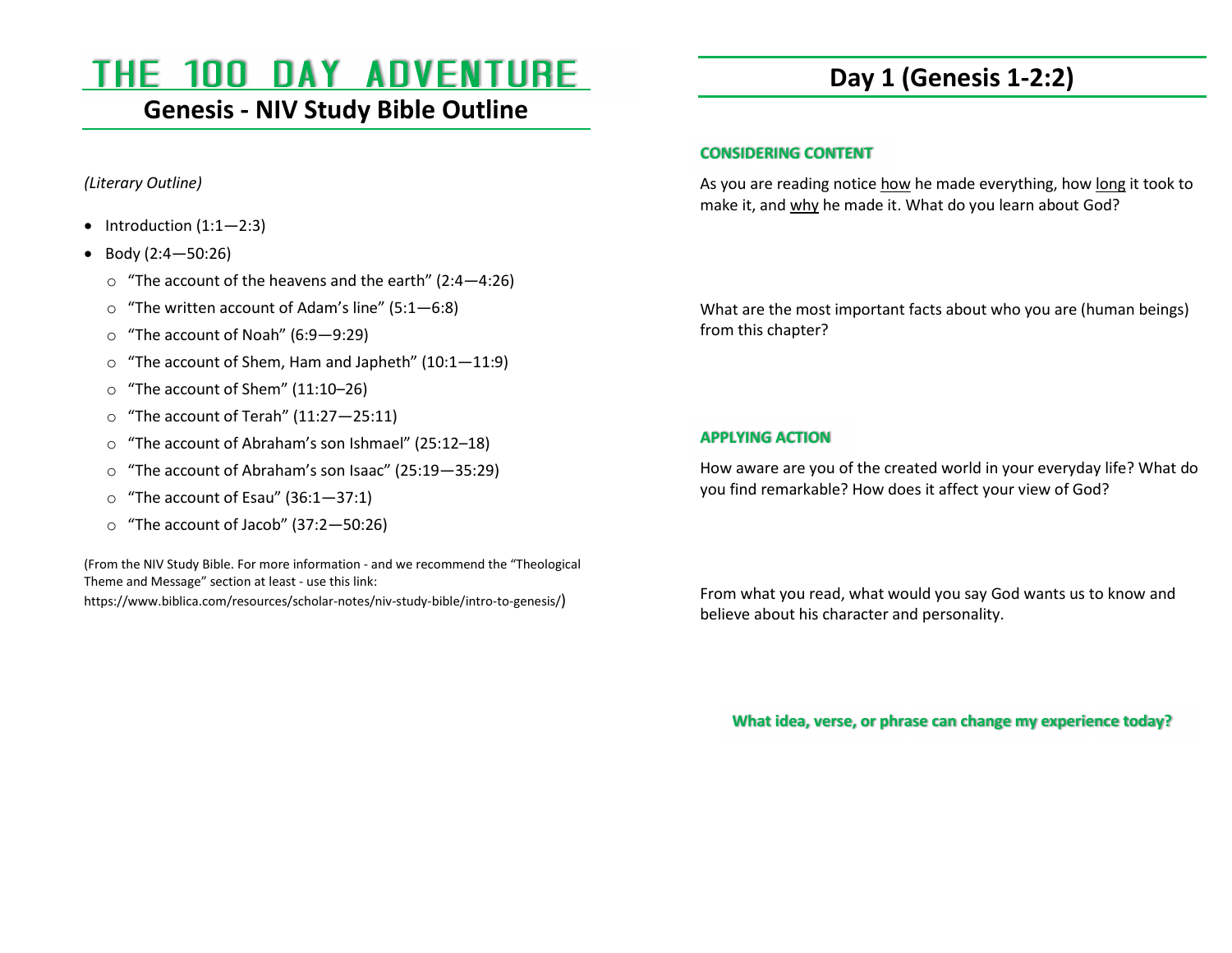### **Day 2 (Genesis 2:3-3)**

### **CONSIDERING CONTENT**

What do you see God providing for man?

What do you see in the creation of woman that is special or unique?

How does this account of creation compared to what you read yesterday? What differences or similarities do you see?

Why do you think God put the tree of life in the garden of Eden to begin with?

#### **APPLYING ACTION**

What about the fall of man (chapter 3) can you relate to? What can you learn from the way Eve was "taken in" by the serpent's words?

What can you learn from Adam the way he followed Eve in eating the fruit and how he responded to God?

**What idea, verse, or phrase can change my experience today?** 

## **Day 3 (Genesis 4-5)**

#### **CONSIDERING CONTENT**

Humanly speaking, what would you say is the best thing anybody does in chapter 4?

What is the worst or most questionable thing anybody does in this chapter?

#### **APPLYING ACTION**

How would you summarize what Cain learns most about God in this chapter?

What do you learn how about God that will help you today?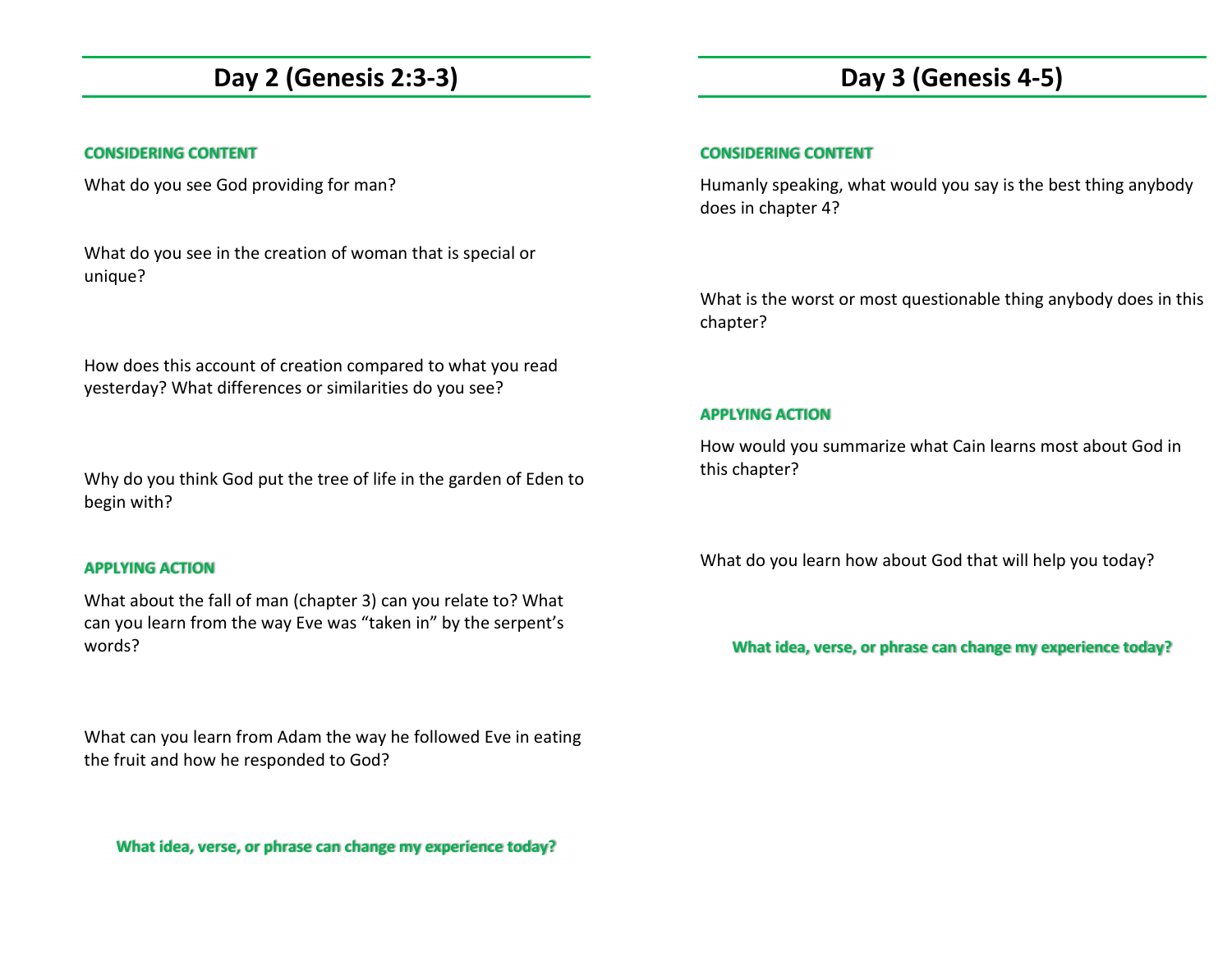### **Day 4 (Genesis 6-9)**

### **CONSIDERING CONTENT**

How would you restate God's reason for destroying the Earth?

# **Day 5 (Genesis 10-11)**

### **CONSIDERING CONTENT**

You will see a lot of genealogies and family trees in scripture. Why was this one in chapter 10 important?

Summarize the covenant God makes with Noah. Why do you think it was important for God to make a covenant with Noah?

What was the reason for the planned construction of the tower of Babel?

#### **APPLYING ACTION**

What can be said about Noah's obedience and how might it apply to you?

What do these two chapters add to the character of God? (Consider that it was right after the flood.)

### **APPLYING ACTION**

There is application regarding God's faithfulness here. What would you consider today after your reading?

**What idea, verse, or phrase can change my experience today?**